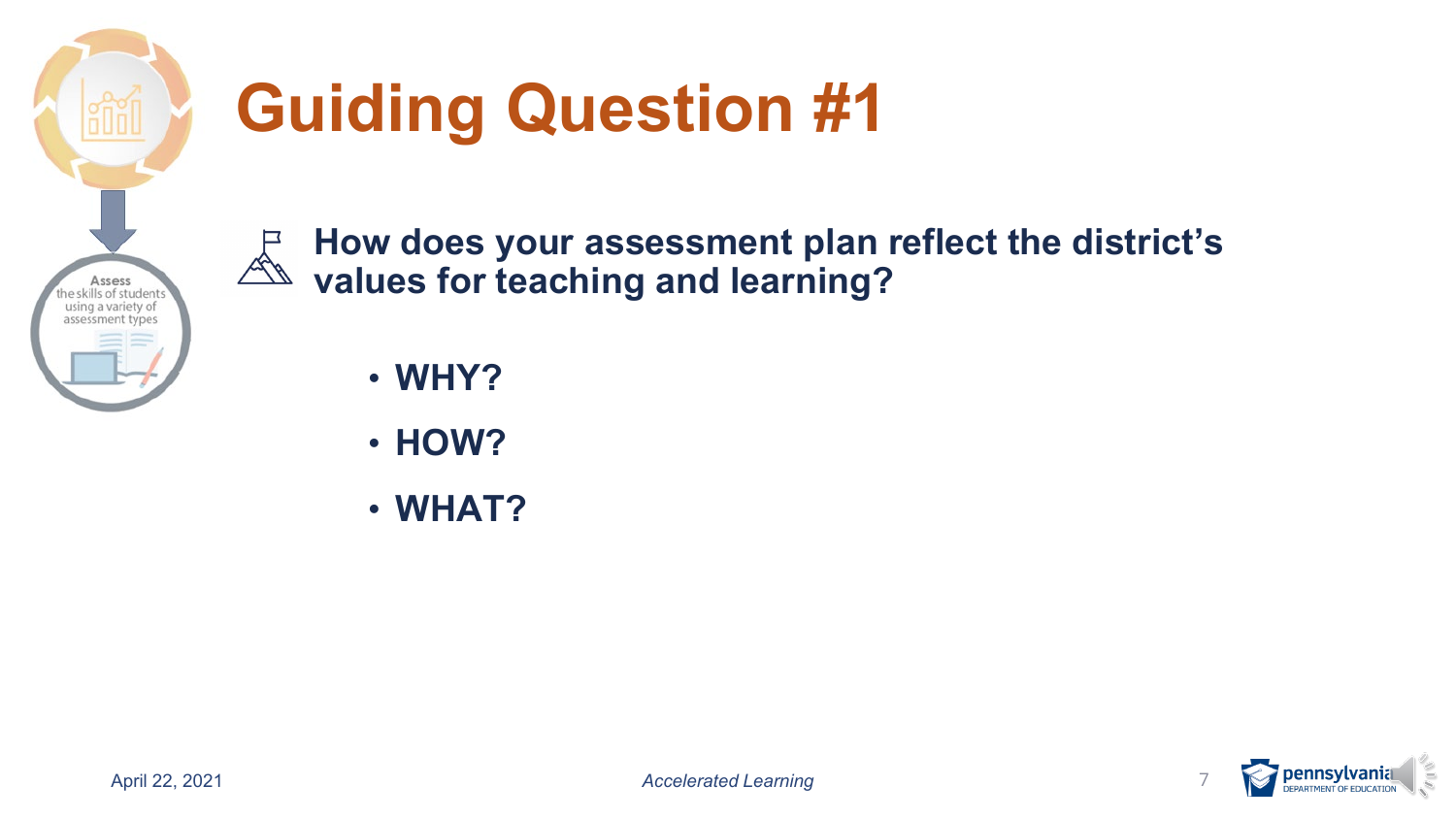

# **How will we achieve success?**

- An effective assessment plan includes various aspects such as:
	- identify the purpose of each assessment
	- include four assessment types
	- align assessments with values, goals
	- ensure no unnecessary redundancy/overlap or missing skill areas
	- examine the assessment load for each grade level
	- ensure feedback loop is maintained
	- allow flexible scheduling

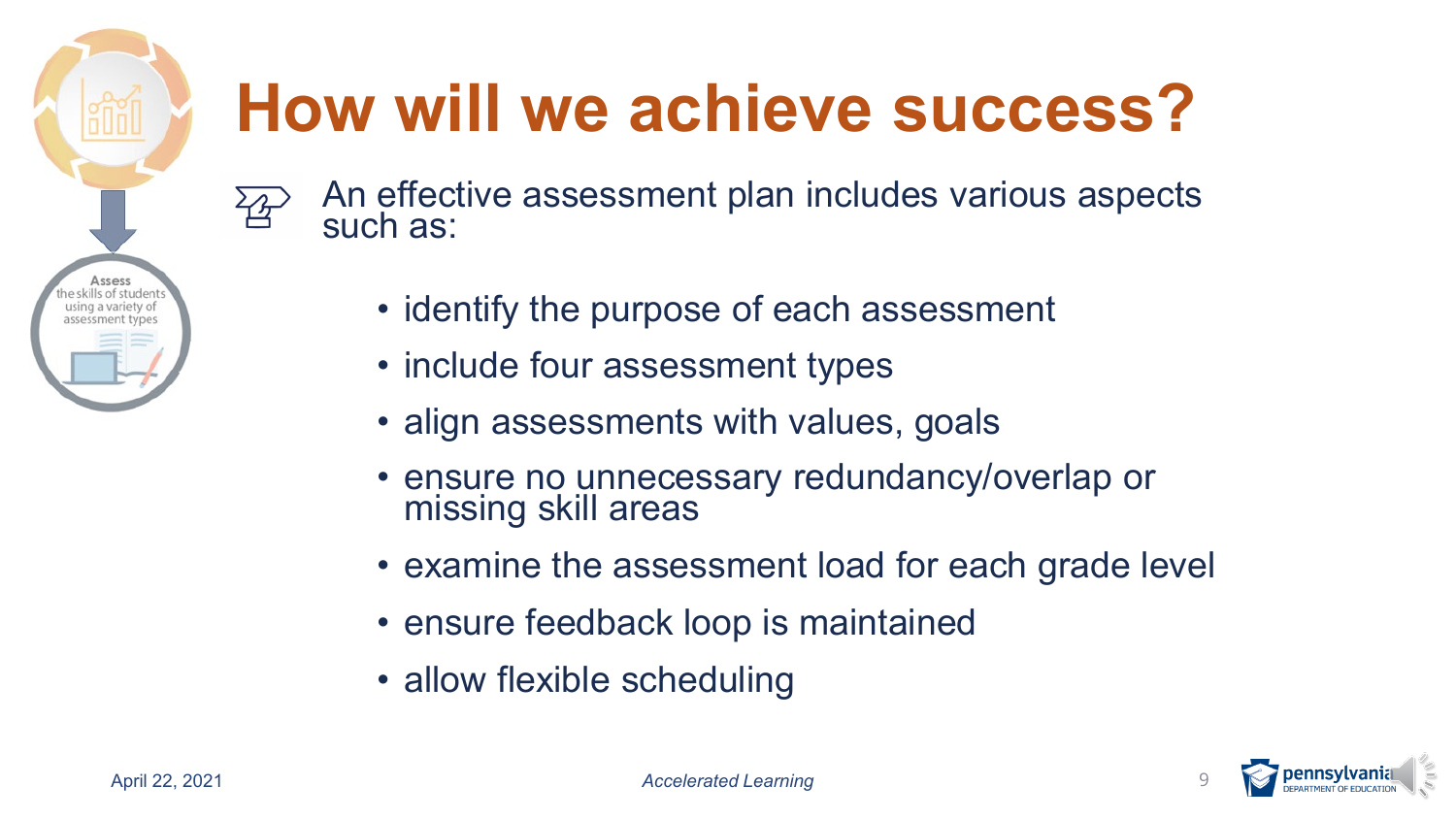## **Types of Assessment**

| Diagnostic       | inform meaningful instruction           |  |
|------------------|-----------------------------------------|--|
|                  |                                         |  |
| <b>Benchmark</b> | periodic checks on learning             |  |
|                  |                                         |  |
| Formative        | in-process evaluation and<br>feedback   |  |
|                  |                                         |  |
| Summative        | evaluation at conclusion of<br>learning |  |



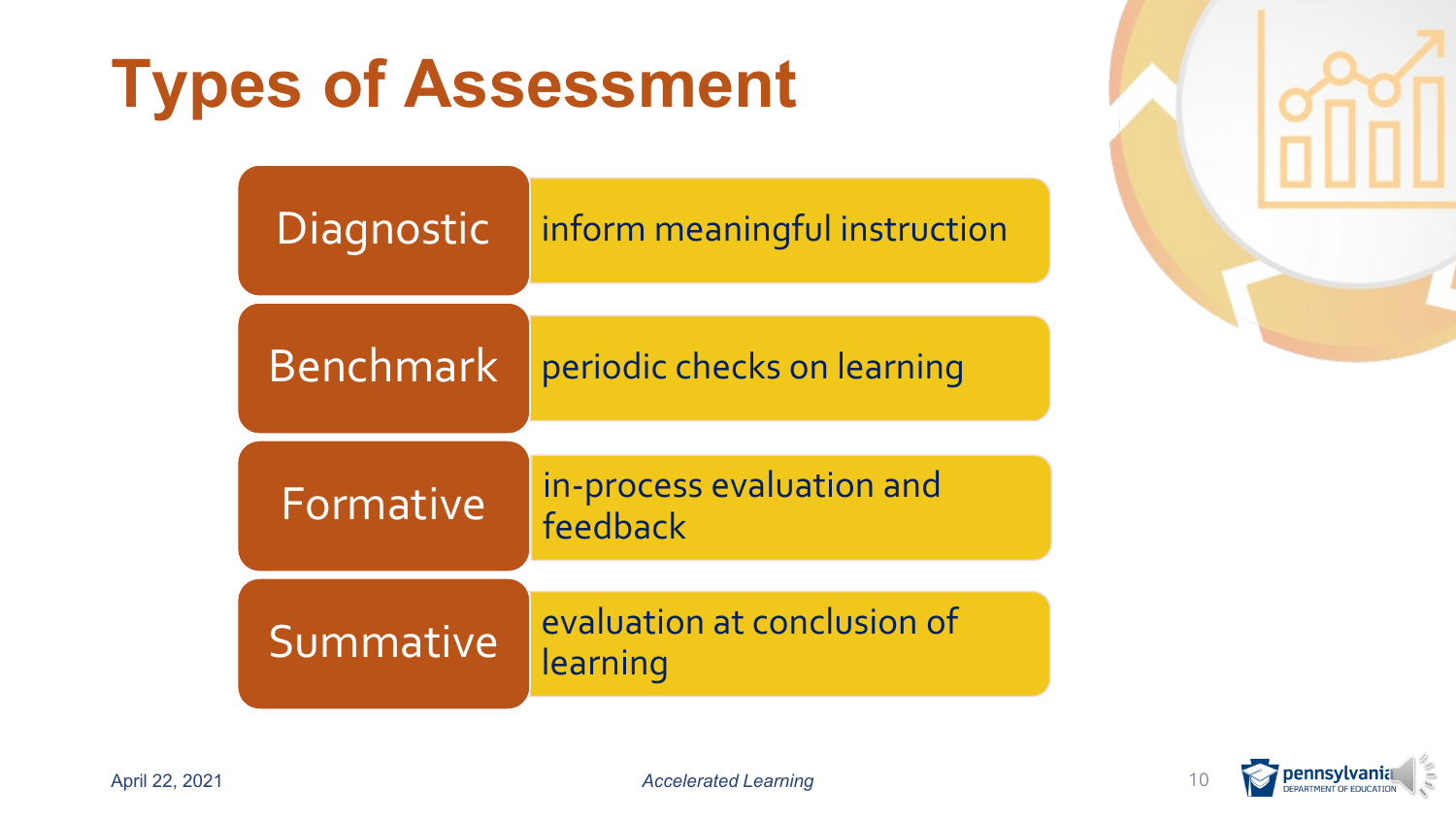## **What resources support this initiative?**



- [Assessment Center SAS](https://pdesas.org/assessment/assessment/assessmentcenter)
- [Classroom Diagnostic Tools \(CDT\) SAS](https://pdesas.org/Page/Viewer/ViewPage/9/)
- [Doing What Works -](https://www2.ed.gov/nclb/methods/whatworks/edpicks.jhtml) Proven Methods
- [Every Student Succeeds Act \(ESSA\) Consolidated State Plan](https://www.education.pa.gov/K-12/ESSA/Pages/default.aspx)
- **IES: Connecting Research, Policy and Practice**
- [NWEA](https://www.nwea.org/)
- **PaSLP Toolkit**
- [Pennsylvania Evidence Resource Center](https://www.evidenceforpa.org/)
- [Using Student Achievement Data](https://ies.ed.gov/ncee/wwc/Docs/PracticeGuide/dddm_pg_092909.pdf)
- [WWC | Find What Works!](https://ies.ed.gov/ncee/wwc/)

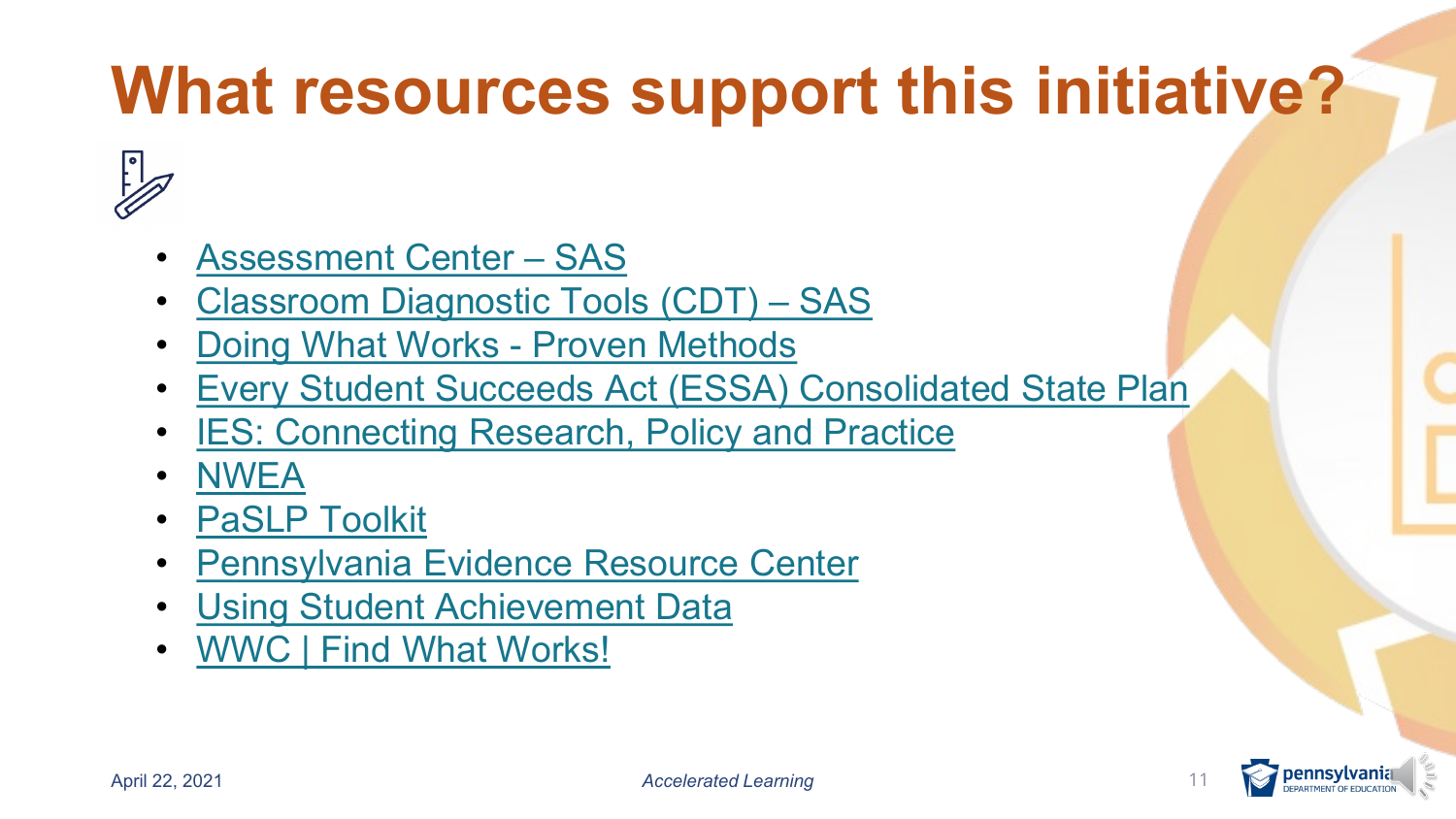#### **Reflection**

 Do we have an effective assessment plan that reflects our values, identifies both strengths and concerns, and provides multiple sources of evidence to measure the influence of instruction?

| <b>Not Yet Evident</b> | <b>Emerging</b>        | <b>Operational</b>                              | <b>Exemplary</b>          |
|------------------------|------------------------|-------------------------------------------------|---------------------------|
| There is little to no  |                        | There is an assessment   There is an assessment | There is an assessment    |
| evidence of an         | plan evidenced by      | plan evidenced by                               | plan evidenced by         |
| assessment plan.       | some reflection of our | reflection of our values,                       | obvious reflection of our |
|                        | values, some evidence  | identification of                               | values, explicit          |
|                        | of strengths and       | strengths and                                   | identification of         |
|                        | concerns, and provides | concerns, and provides                          | strengths and             |
|                        | minimal sources.       | adequate sources.                               | concerns, and provides    |
|                        |                        |                                                 | multiple sources.         |



**:lllll** 

**offering**